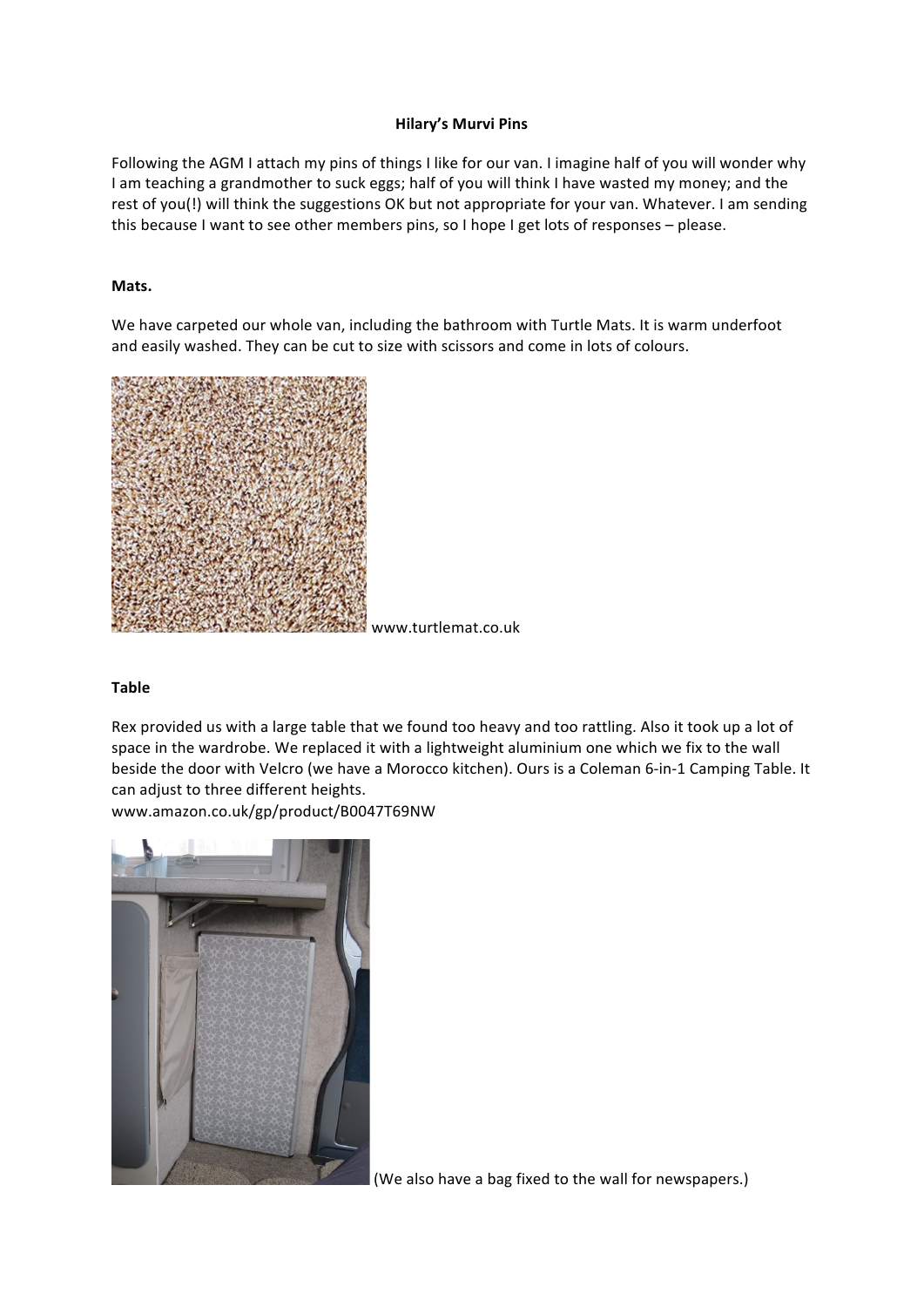# **Tray**

We have a couple of large Joseph Joseph Grip trays. These have non-slip bottoms so they can be used as lap-trays and non-slip tops so they can be put on the seat with cups on them. They also fit onto the flap beside the sink for use as a draining rack.



### **Chairs**

We wanted a pair of chairs that were sturdy and comfortable but which fitted under the seat/bed. We got chairs called Coleman Standard Folding Deck Chair. We got them at a discount store but they are available on lots of sites including e-bay.



We also wanted a couple of very lightweight chairs that fold up very small for use at festivals. We got two chairs called Helinox Chair One. These are very expensive but can be found with a discount if you look hard. Each chair weighs 2lbs (900 grams) but can hold a weight of 22 stone (145kg). Similar looking chairs are available much more cheaply but they are not as strong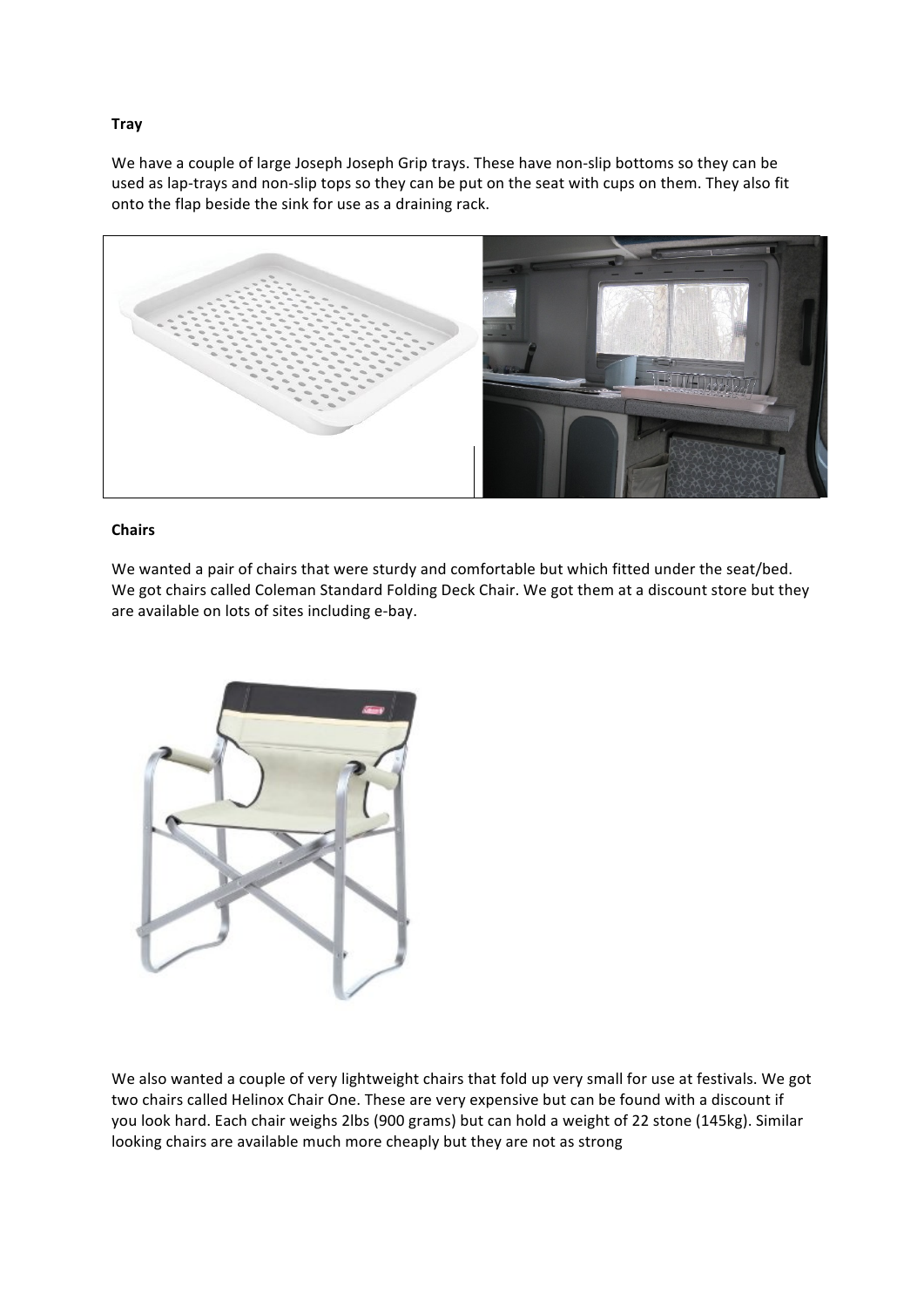

www.helinox.com/

# **Wardrobe Light**

We fitted a wireless motion sensor LED light in our wardrobe. We stuck it on with double-sided sticky tape. It comes on when we open the wardrobe and switches itself off when there is no movement. We got ours on special offer from Lidl but this is similar.



http://www.amazon.co.uk/gp/product/B00Q2IHPBQ

#### **Collapsible kitchen ware.**

I like things made of silicone as they fold up small and do not rattle.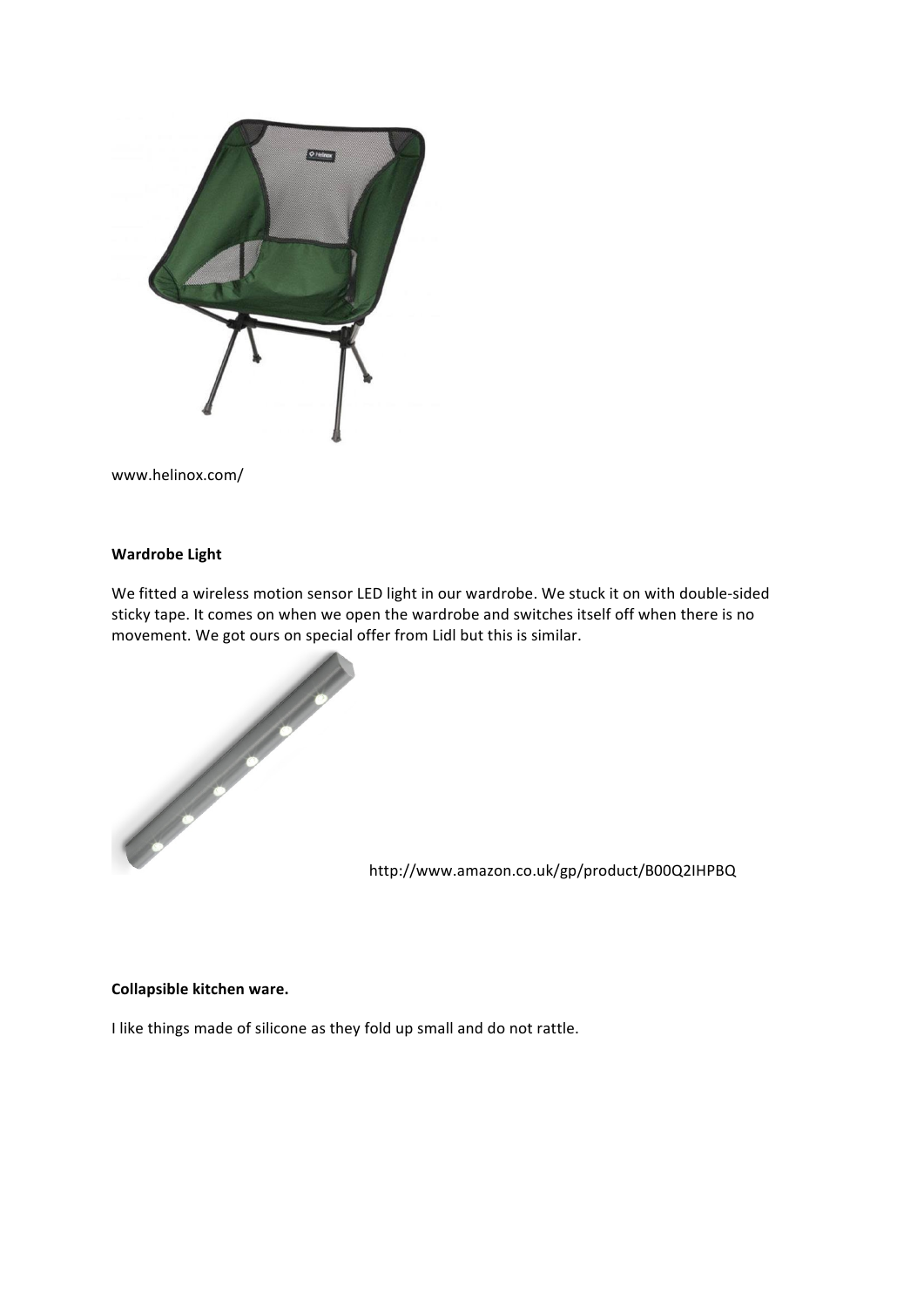• A WellBake casserole dish and a WellBake bowl

www.**wellbake**.co.uk/



• A Progressive International Collapsible Washing Up bowl – fits a Murvi sink http://progressiveintl.com/products/cleaning-organization

sold by Amazon

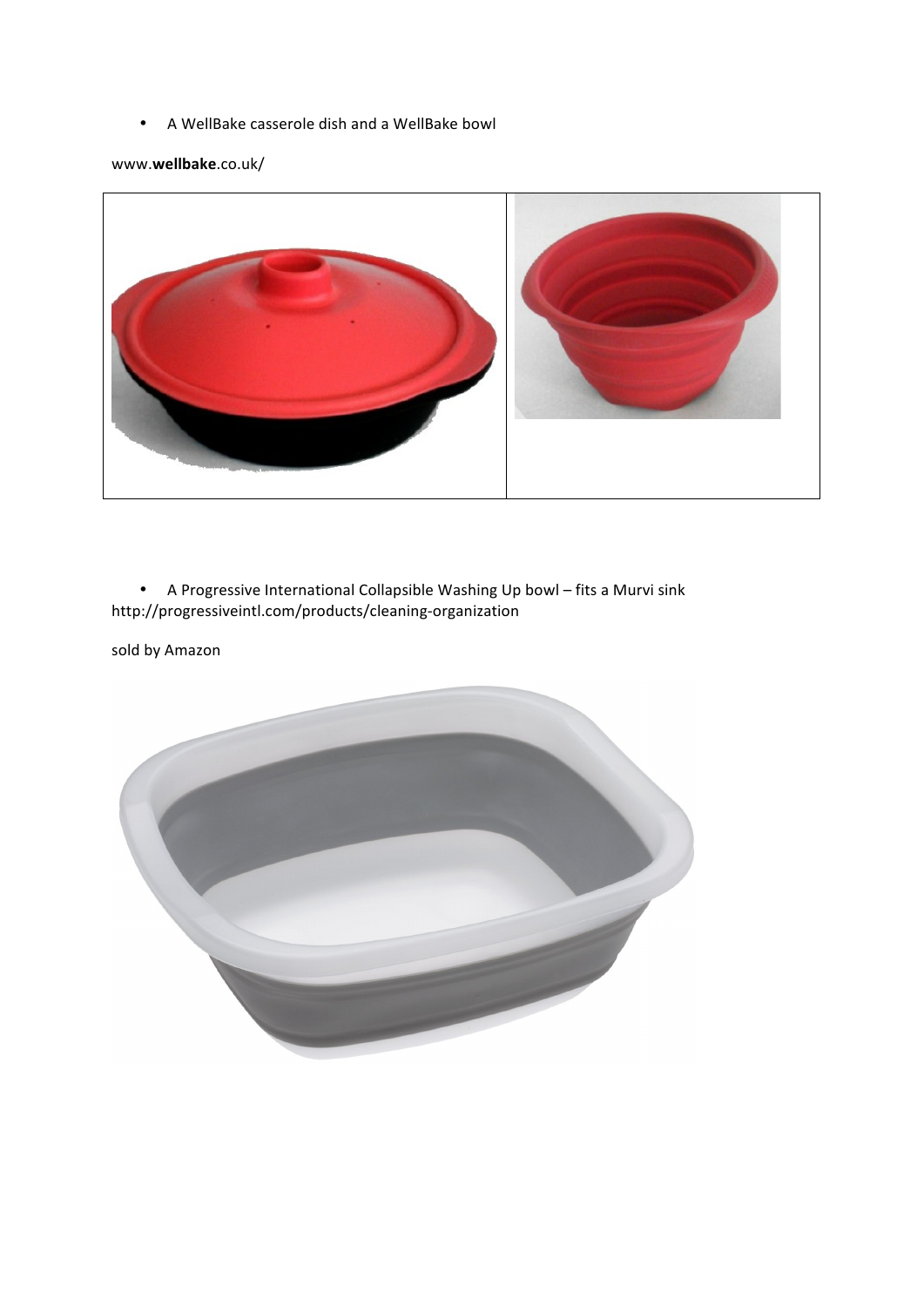• A Kitchen Craft Colourworks Collapsible Colander with Handles



http://www.kitchencraft.co.uk

• A Wacky Practicals Funnel www.wackypracticals.com They also sell collapsible kettles



• A Collapz Watering Can/Bucket



http://colapz.co.uk